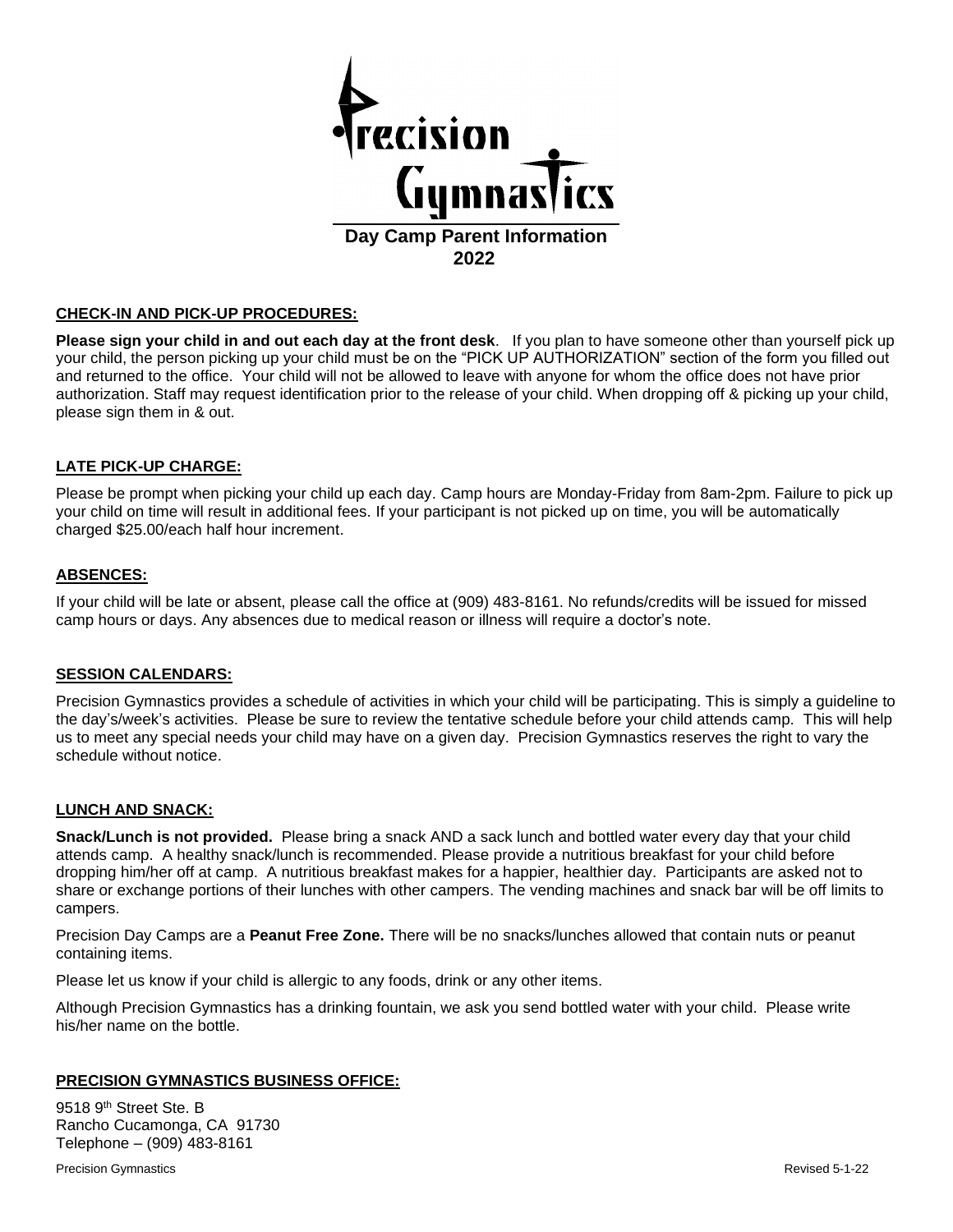*Business Hours:* Monday - Friday 9:00am-7:00pm Saturday 9am-1:00pm Sunday CLOSED

### **INFORMATION PARENT SIGNED FOR IN PARENT PERMISSION PACKET**

#### **EMERGENCY INFORMATION**

In the event I cannot be reached in an EMERGENCY, I hereby give permission to the physician selected by the Precision Gymnastics' staff to secure proper treatment for my child as named above. I affirm that my child is physically able to participate in camp activities.

I have read and fully agree with all the terms of registration as stated in the camp and gym literature, and on this enrollment form. I further agree to allow my child to be used in any promotional photos. I understand and assume risk involved in physical activities and give permission to participate with the staff of Precision Gymnastics.

## **PAYMENT POLICY AND PERMISSION**

I/We understand the payment(s) made toward camp is *non refundable/transferable*, therefore cannot be applied to any other services or programs. I/We understand that I am required to have a card on file and that payment is due at the time of sign-up.

I/We understand that my child will not be permitted to sign him/herself out of the program and will wait inside to be picked up.

I/We understand and agree to pay an extended care fee if my participant is picked up after the scheduled time. The fee of \$25.00 per half hour will be charged automatically to my card on file.

I/We understand that if the balance for my scheduled week(s) of camp is not paid, or if payment is declined/returned, my child will lose their spot in camp.

### **PICK UP AUTHORIZATION INFORMATION**

I/We authorize the following person(s) to pick up my/our child from Precision Gymnastics Day Camp in my/our absence. The following person(s) **must be over 16 years of age. \*Staff will request identification of those requesting release of the child. \***

#### **RULES FOR DAY CAMP**

- 1. Must always listen to Precision Gymnastics' instructions and follow gym rules.
- 2. No foul language.
- 3. Campers are not allowed in the office.
- 4. No fighting.
- 5. Ask permission before you use someone else's belongings.
- 6. Keep your hands to yourself.
- 7. Respect your coaches and fellow day campers.
- 8. Treat others the way you want others to treat you.
- 9. No gum, food or drinks other than water inside the gym.
- 10. No electronic games will be allowed except during extended hours of 5-6pm.
- 11. All children need a bag for their belongings. We are not responsible for any lost or damaged items your child

brings to day camp.